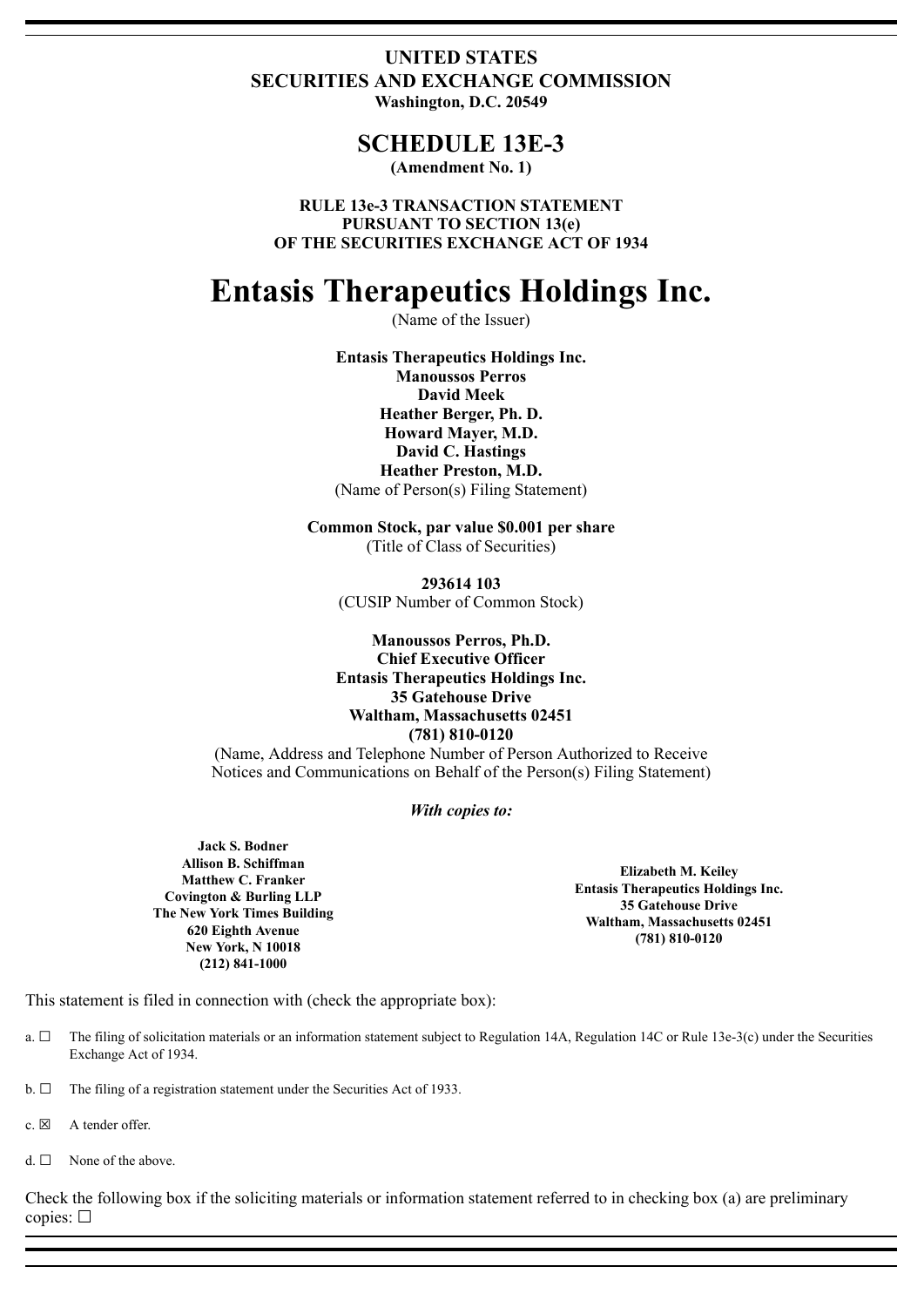#### **Purpose of Amendment**

This Amendment No. 1 (this "*Amendment*") amends and supplements the Schedule 13E-3 Transaction Statement, filed with the Securities and Exchange Commission (the "*SEC*") on June 7, 2022 (the "*Schedule 13E-3*"), by Entasis Therapeutics Holdings Inc., a Delaware corporation (the "*Company*"), the issuer of the common stock that is the subject of the Rule 13e-3 transaction described below. The Schedule 13E-3 relates to the tender offer by Innoviva Merger Sub, Inc., a Delaware corporation ("*Merger Sub*"), and a wholly owned subsidiary of Innoviva, Inc., a Delaware corporation ("*Innoviva*"), as disclosed in a Tender Offer Statement on Schedule TO, as amended and supplemented, filed by Innoviva and Merger Sub with the SEC on June 7, 2022 and amended on June 17, 2022, for Merger Sub to purchase all of the outstanding shares of the Company's common stock, par value \$0.001 per share (the "*Shares*"), at a price per Share equal to \$2.20 in cash on the terms and subject to the conditions set forth in the Offer to Purchase (together with any amendments or supplements thereto, the "*Offer to Purchase*"), dated June 7, 2022 and supplemented on June 17, 2022, and in the related Letter of Transmittal. The information contained in the Offer to Purchase and the Schedule 14-9 is incorporated by reference herein and the responses to each item in this Amendment are qualified in their entirety by the information contained in the Offer to Purchase and the Schedule 14D-9.

Except as otherwise set forth below, the information set forth in the Schedule 13E-3 remains unchanged and is incorporated by reference as relevant to the items in this Amendment. Capitalized terms used and not defined herein shall have the meanings given to such terms in the Schedule 13E-3. This Amendment is being filed to reflect certain updates as reflected below. Any information contained in the documents incorporated herein by reference shall be deemed modified or superseded for purposes of this Amendment to the extent that any information contained herein modifies or supersedes such information.

The filing of this Schedule shall not be construed as an admission by any filing person listed on the cover page hereto (each, a "*Filing Person*"), or by any affiliate of a Filing Person, that the Company is "controlled" by any other Filing Person, or that any other Filing Person is an "affiliate" of the Company within the meaning of Rule 13e-3 under Section 13(e) of the Exchange Act.

# **ITEM 7. PURPOSES, ALTERNATIVES, REASONS AND EFFECTS**

Item 7(c) of the Schedule 13E-3 is hereby amended to add the following paragraph:

"Each of the Filing Persons has considered the same reasons as the Entasis Board as described herein and in the Schedule 14D-9."

## **ITEM 8. FAIRNESS OF THE TRANSACTION**

The second paragraph of Item 8(a) of the Schedule 13E-3 is hereby amended and restated in its entirety as follows:

"Each Filing Person reasonably believes that the terms of the Merger Agreement and the Offer are fair to the Entasis' unaffiliated stockholders."

The second paragraph of Item 8(c) is hereby amended and restated in its entirety as follows:

"The information set forth in the Offer to Purchase under the headings "Summary Term Sheet," "The Tender Offer—11. The Merger Agreement; Other Agreements," "Section 12. Purpose of the Offer; Plans for Entasis," and "Section 14. Position of Parent and Purchaser Regarding Fairness of the Offer and the Merger" is incorporated herein by reference."

#### **ITEM 15. ADDITIONAL INFORMATION**

The paragraph under Item 15(c) of the Schedule 13E-3 is hereby amended and restated in its entirety as follows:

"The information set forth in the Schedule 14D-9 under the heading "Item 8. Additional Information—Litigation Related to the Offer and the Merger" is incorporated herein by reference."